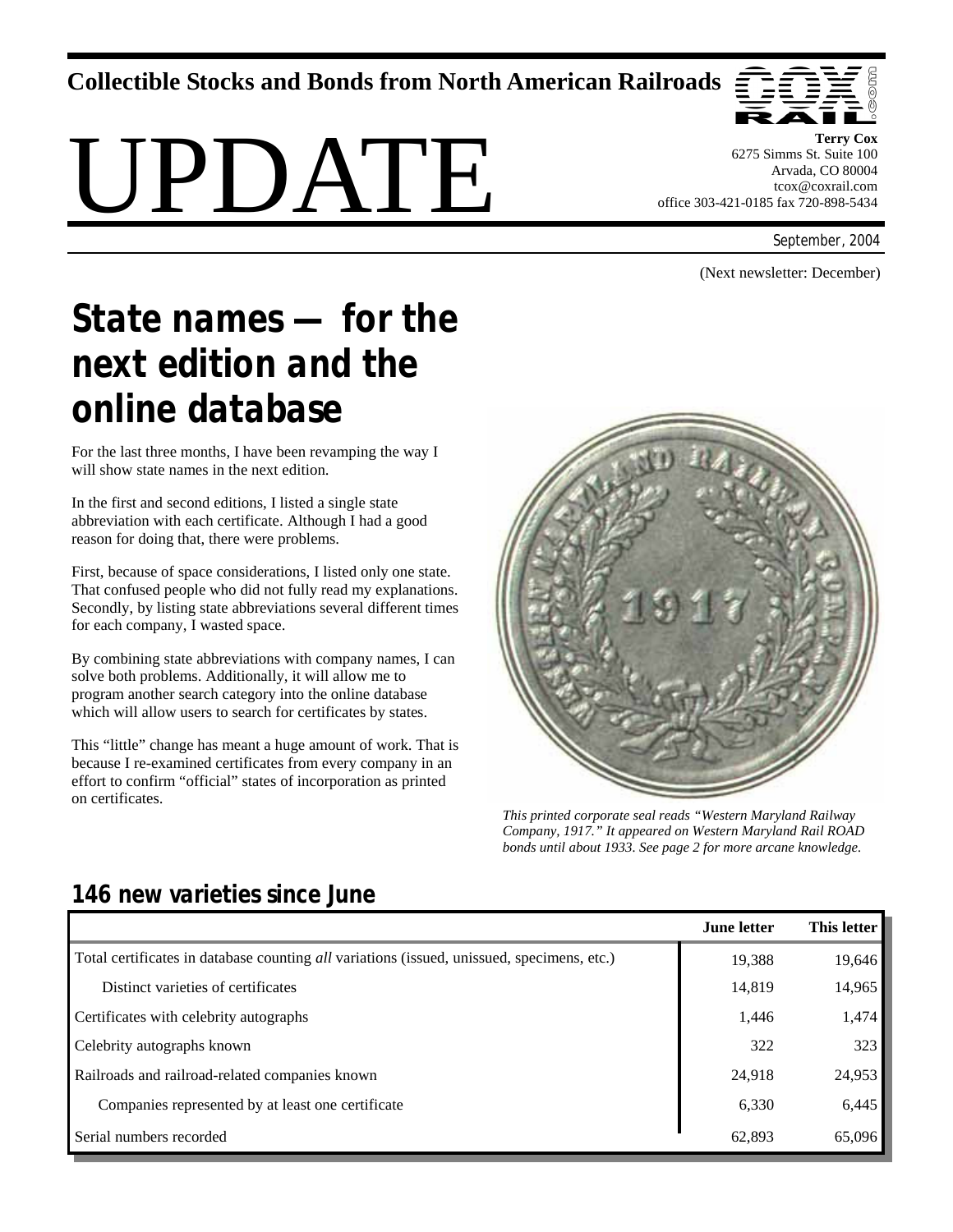#### *Contributors since June, 2004*

David Adams Bruce Alexander Gregory Alexander Guenter Brueckner William Cannon Ed Costanza Tuck Crocker Joe DeChristofaro Lawrence Falater H. George Friedman Frank Hammelbacher Karen Hodges Kenneth Holter Eric Jackson James Kaarlela William Knadler Tom Lareau

Coleman Leifer Wilhelm Leiter Edward Lewis Aspesi Luca Victor Malik Doug McDonald Jim Newman Mike Nicholson Reinhard Ott Gary Rosenhahn Gil Schmidtmann Billy Schroer Larry Stone Martin Wagener Scott Winslow Martin Zanke

#### **Catalogs, auctions, sales, web sites**

Freunde Historisher Wertpapiere Galerie Numistoria George LaBarre Galleries Historisches Wertpapierehaus Eric Jackson R.M. Smythe, Inc. Scott Winslow Associates

I took this extra effort because:

1) I needed to correct old, long-running errors. In many cases, my original information about states came from catalogs and price lists. Many original sources were incorrect. Unless I examined pictures that have emerged since then, I would have merely repeated mistakes.

2) I wanted to distinguish between "official" states of incorporation, as printed on certificates, and unofficial states as obtained from a myriad of other sources.

3) I wanted to discover companies which changed states of incorporation through time. Each of those examples signaled previously undiscovered incorporations.

At the end of August, I changed the format of listings in the online database to display one or more state abbreviations. If you have searched the database for certificates recently, you probably noticed states are displaced differently.

When I positively confirmed state names from one or more certificates, the state abbreviations now appear bold. Nonbolded state abbreviations mean I found incorporation information from other sources. Abbreviations in parentheses indicate additional states where companies operated.



### *What do you think about using more abbreviations in the next edition?*

A couple collectors have suggested that I can space in the next edition by abbreviating repetitive words in descriptions. For instance, I could abbreviate:

> $re$ g = registered  $c = common$  $p =$  preferred ptd = printed...and so forth.

In general, I try to limit abbreviations. I feel that overusing abbreviations unfairly shifts responsibility for understanding onto readers.

On the other hand, I agree that *some* abbreviations might actually increase understanding. For instance, I now use "sh" for "shares," so terms like *100 sh, odd sh, <100 sh* are easier to understand.

*Would you like to see more abbreviations in the next edition?* If so, *what specific words?* (Don't forget, I must write for non-American readers.)

## *More than you probably ever wanted to know about the Western Maryland*

Collector Mike Nicholson specializes in the Western Maryland RR/Ry. Over the years, he has contributed substantial knowledge about this company's certificates.

A couple months ago, he and I discussed the purported appearance of John D. Rockefeller signatures on Western Maryland bonds. I re-examined all my references and found several bonds issued *to* John D., but I cannot confirm any with his autograph. Conversely, at least two examples exist with John D. Rockefeller, Junior's signature.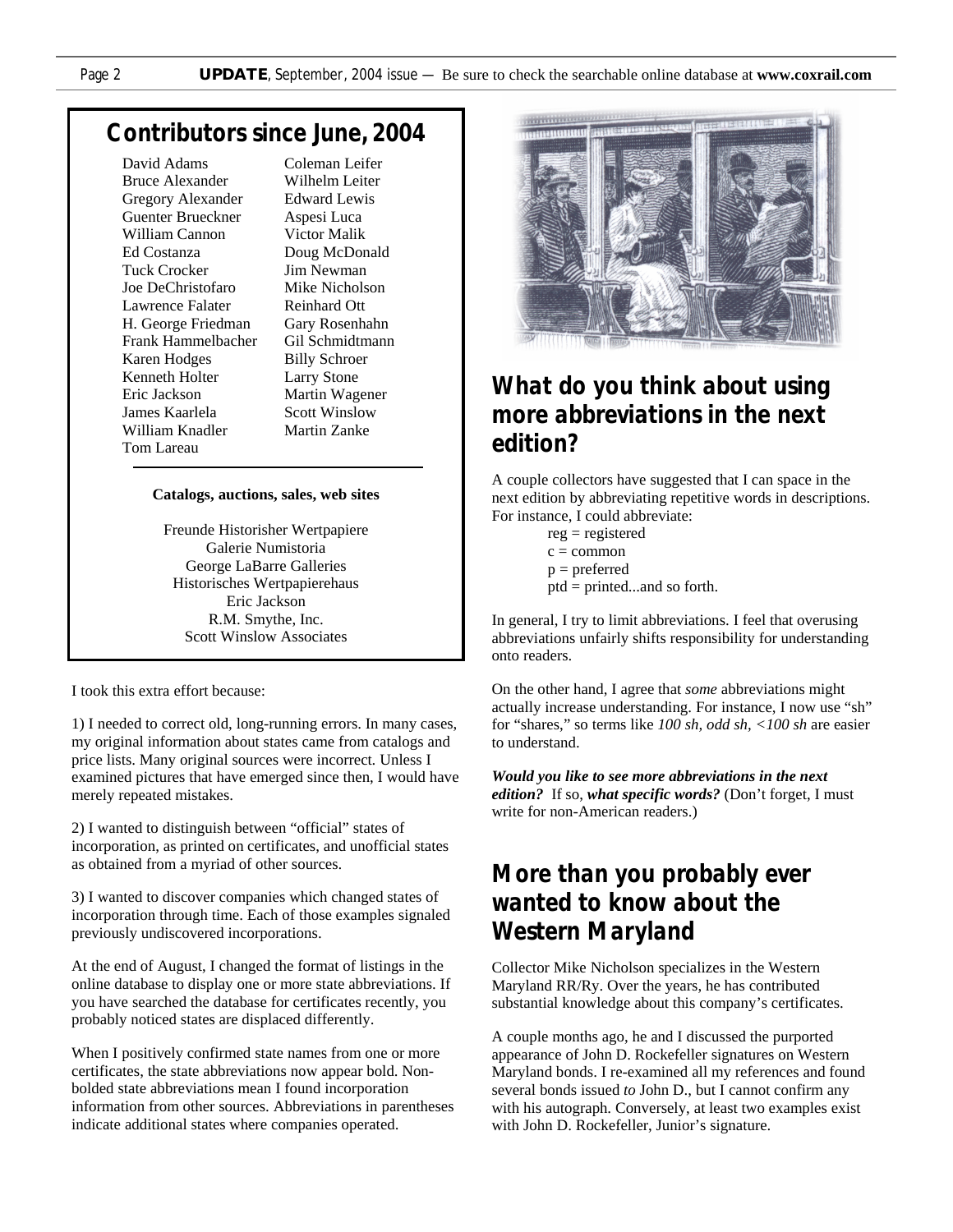Of more global interest, though, is that Mike straightened out my long-running confusion about how the Western Maryland name appears on its certificates. Here's the story.

The company officially incorporated as **The Western Maryland Rail Road Company** in 1852 and used that name on its certificates for almost 50 years. In 1902, the company issued a new series of bonds with the name, **Western Maryland Rail Road Co.** ("The" removed.)

Normally, adding or dropping "The" in company names signals reorganization. However, Nicholson could not find any record of a corporate change in 1902. (If anyone knows the reason, please tell us.)

A few years later, the company encountered financial difficulties. This forced a corporate reorganization in 1909 and the company changed its name to **The Western Maryland Railway Co**.

Oddly, the company continued to use its 1902 bond certificates. Moreover, the company did not replace its corporate seal in 1909. In fact, it issued 1902 bonds for several more years and impressed them with its 1852 "Rail Road Company" seal.

The company ultimately changed its corporate seal, but reorganized soon thereafter. In 1917, it shortened its name to **Western Maryland Railway Co**. and used the new name on its stock certificates. It also appears to have printed new first and refunding mortgage bonds, because engraved specimens and unissued certificates are known, all displaying the new name.



*1852 and 1909 embossed seals (courtesy Mike Nicholson)* 

*However*, the company continued to issue the 1902 "Rail Road Company" bonds. It doesn't seem to have ever reprinted the old bonds, but used them until at least 1933. The company ultimately quit using the older seals, but not for several years. Sometime, probably around 1921, the company abandoned embossed seals and over-printed a facsimile of its 1917 corporate seal with the "Railway Company" name (see page 1) on the 1902 bonds. (I don't have enough images of \$5000 bonds to know if they show different dates of name



#### use.)

Research into these minor varietal differences proves that the Western Maryland used its 1902 bonds for *three* separate incorporations.

In our hobby, it is fairly common to find stock certificates issued under two incorporations during reorganizations. Bonds are a different matter.

A few examples exist of identical bond designs being used for successor companies. However, they normally show new names printed after reorganizations. There are also examples of bonds of subsidiary companies having been issued under multiple parent companies. However, I can't remember another example quite like these Western Maryland bonds.

On the surface, it seems that a similar example exists with the Rock Island around the turn of the 20th century.

We know that the Chicago Rock Island & Pacific *Railway* operated between 1880 and 1947. However, bonds appeared in 1902 that used the Chicago Rock Island & Pacific *Railroad* name.

It turns out that the Chicago Rock Island & Pacific *Railroad*  was actually a separate company, incorporated in Iowa, strictly as a holding company for miscellaneous Rock Island rail properties. The *Railroad* and *Railway* companies were separate entities and operated concurrently. This is not the case with the Western Maryland.

### *Please contribute!*

Remember, once you contribute new information, I give you online access to over 8,000 images of certificates through a special web page.